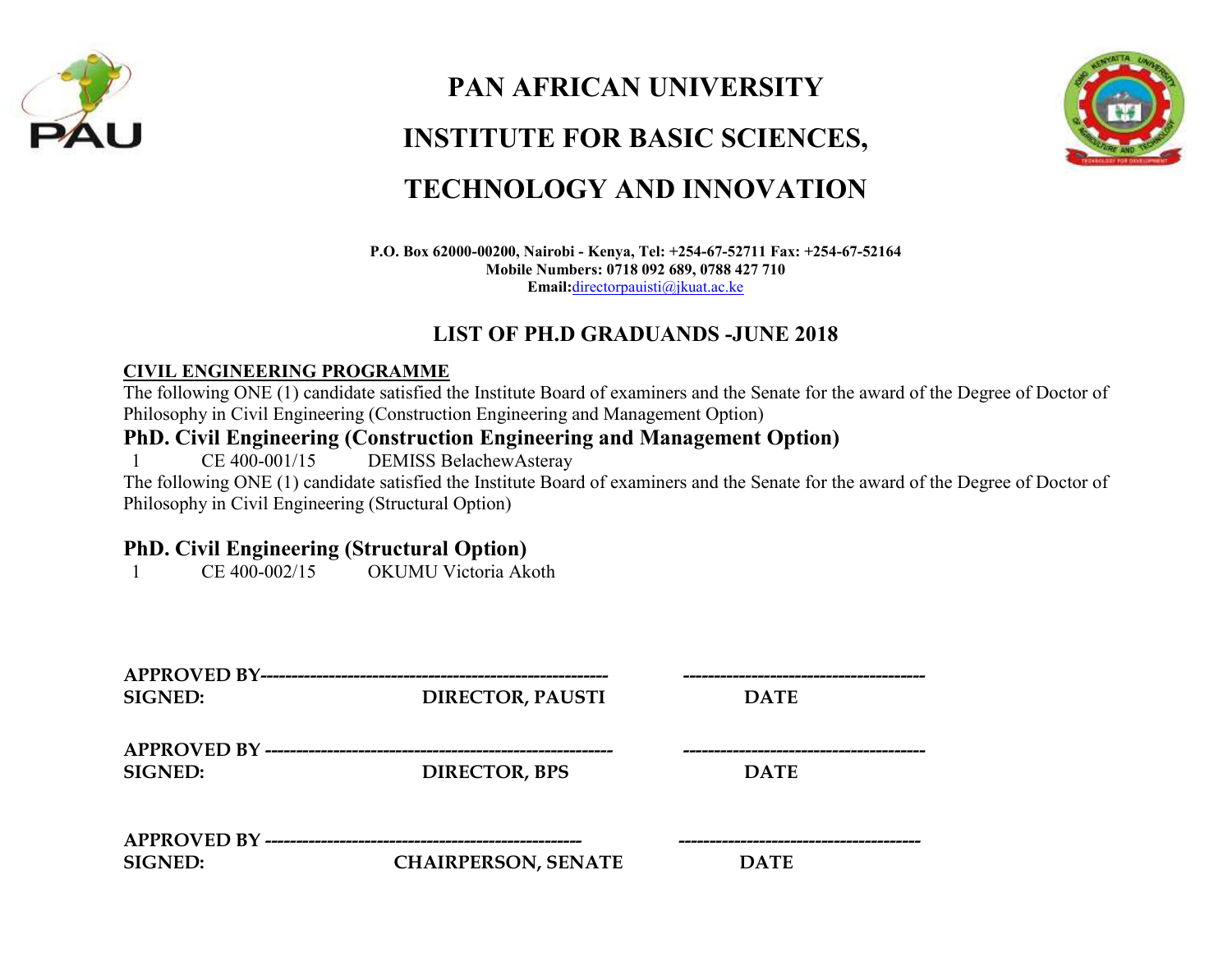#### **ELECTRICAL ENGINEERING PROGRAMME**

The following ONE (1) candidate satisfied the Institute Board of examiners and the Senate for the award of the Degree of Doctor of Philosophy in Electrical Engineering (Telecommunication)

#### **PhD. Electrical Engineering (Telecommunication)**

1 EE400-0003/15 GEBEYEHU ZelalemHailu

#### **MATHEMATICS PROGRAMME**

The following two (2) candidates satisfied the Institute Board of examiners and the Senate for the award of the Degree of Doctor of Philosophy in Mathematics (Computation)

#### **PhD. Mathematics (Computation Option)**

- 1 MC400-0003/15 OKELLO Irene Achieng
- 2 MC400-0004/15 TILAHUN GetachewTeshome

The following Three (3) candidates satisfied the Institute Board of examiners and the Senate for the award of the Degree of Doctor of Philosophy in Mathematics (Statistics)

#### **PhD. Mathematics (Statistics)**

- 1 MS400-0003/15 KELKILE DesalegnPetros
- 2 MS400-0004/15 LOGAMOU LemaSeknewna
- 3 MS400-0002/16 NASIRU Suleiman

The following ONE (1) candidate satisfied the Institute Board of examiners and the Senate for the award of the Degree of Doctor of Philosophy in Mathematics (Financial)

#### **PhD. Mathematics (Financial Option)**

1 MF400-0001/15 IRUNGU Irene Waithira

| APPROVED BY------------<br><b>SIGNED:</b>     | <b>DIRECTOR, PAUSTI</b>    | <b>DATE</b> |  |
|-----------------------------------------------|----------------------------|-------------|--|
| APPROVED BY ---------------<br><b>SIGNED:</b> | <b>DIRECTOR, BPS</b>       | <b>DATE</b> |  |
| <b>SIGNED:</b>                                | <b>CHAIRPERSON, SENATE</b> | <b>DATE</b> |  |